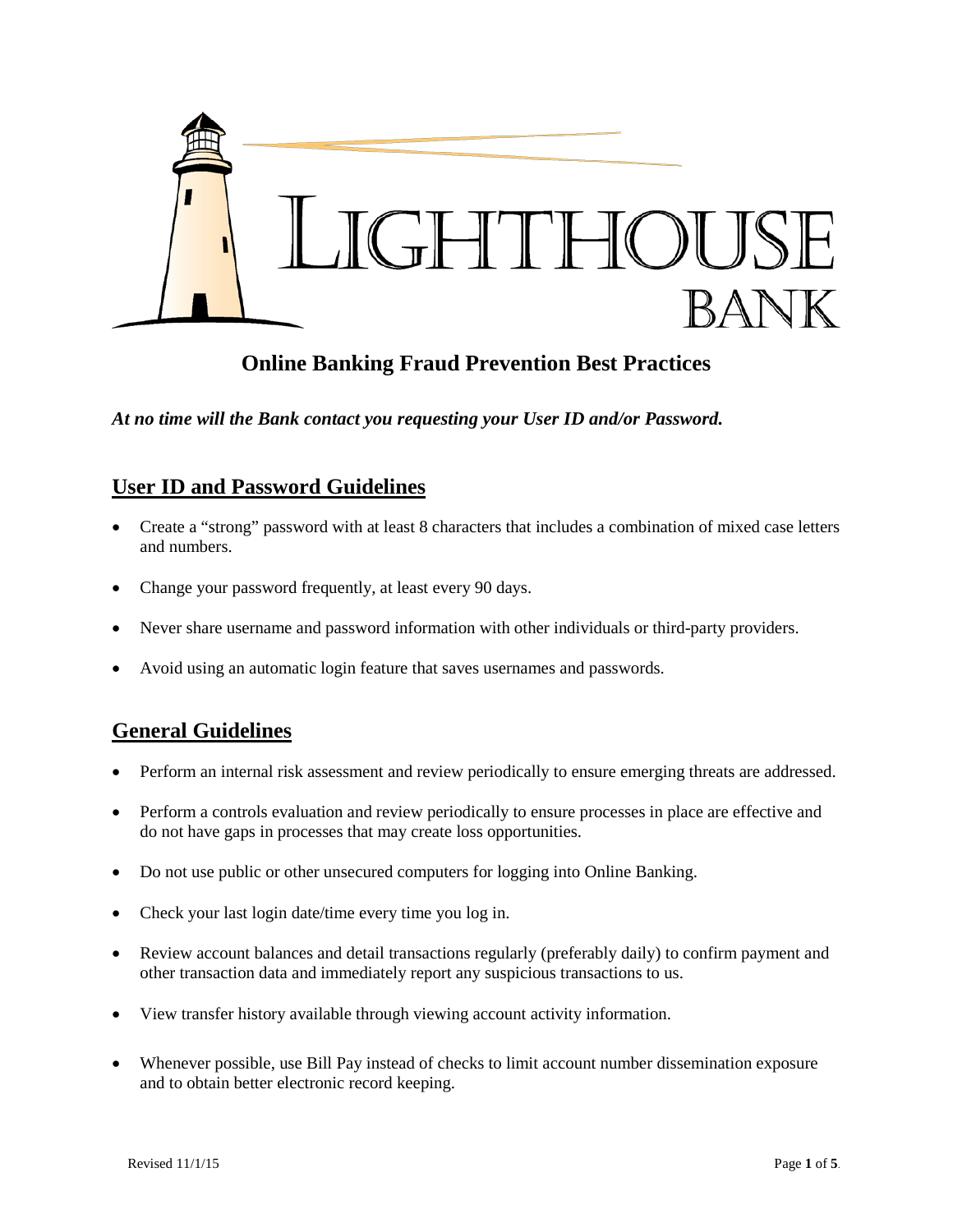- Take advantage of and regularly view system alerts; examples include:
	- Balance alerts
	- Transfer alerts
	- Password change alerts
	- ACH Alerts
- Do not use account numbers, your social security number, EIN, or other account or personal information when creating account nicknames or other titles.
- Whenever possible, register your computer to avoid having to re-enter challenge questions and other authentication information with each login.
- Review historical reporting features of your online banking application on a regular basis to confirm payment and other transaction data.
- Never leave a computer unattended while using Online Banking.
- Never conduct banking transactions while multiple browsers are open on your computer.

## **Tips to Protect Online Payments & Account Data**

- Take advantage of transaction limits.
- When you have completed a transaction, ensure you log off to close your Online Banking connection.
- Use separate accounts for electronic and paper transactions to simplify monitoring and tracking any discrepancies.
- Reconcile by carefully monitoring account activity and reviewing all transactions initiated by your company on a daily basis.

### **Account Transfer**

- Use limits provided for monetary transactions
- Review historical and audit reports regularly to confirm transaction activity.
- Utilize available alerts for funds transfer activity.

## **ACH (Automated Clearing House Batches) – if applicable**

- Use pre-notification transactions to verify that account numbers within your ACH payments are correct.
- Use limits for monetary transactions.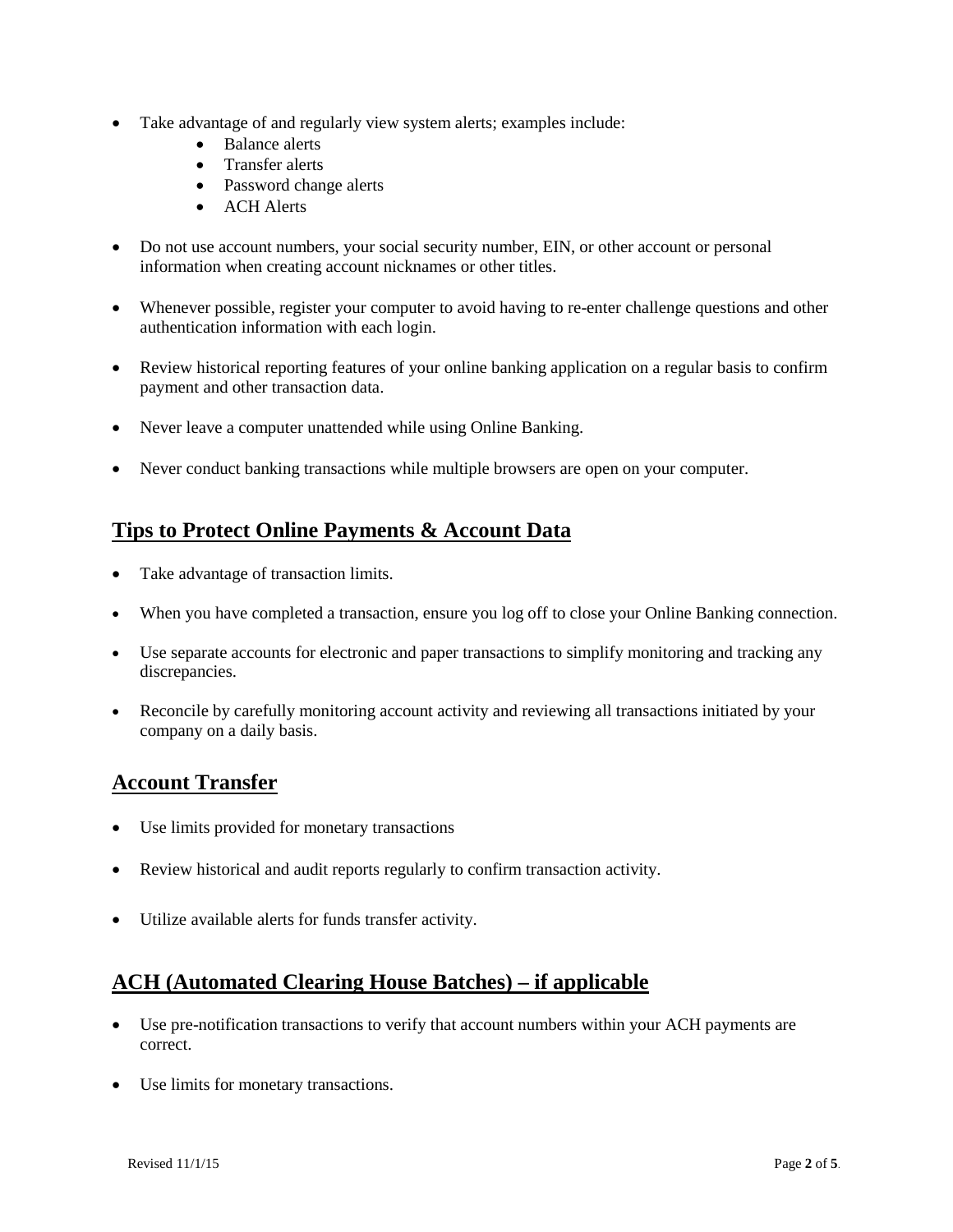- Review transaction reporting regularly to confirm transaction activity.
- Utilize available alerts for ACH activity.

# **Wire Transfer, if applicable**

- Use limits provided for monetary transactions.
- Review historical and audit reports regularly to confirm transaction activity.
- Utilize available alerts for wire transfer activity.

## **Administrative Users**

- Limit administrative rights on users' workstations to help prevent the inadvertent downloading of malware or other viruses.
- Dedicate and limit the number of computers used to complete Online Banking transactions; do not allow Internet browsing or e-mail exchange and ensure these computers are equipped with latest versions and patches of both anti-virus and anti-spyware software.
- Delete online user IDs as part of the exit procedure when employees leave your company.
- Assign dual system administrators for Online Banking cash management services.
- Use multiple approvals for monetary transactions and require separate entry and approval users.
- Establish transaction dollar limits for employees who initiate and approve online payments such as ACH batches, wire transfers, and account transfers.

## **Tips to Avoid Phishing, Spyware and Malware**

- Do not open e-mail from unknown sources. Be suspicious of e-mails purporting to be from any financial institution, government department, or other agency requesting account information, account verification, or banking access credentials such as usernames, passwords, PIN codes, and similar information. Opening file attachments or clicking on web links in suspicious e-mails could expose your system to malicious code that could hijack your computer.
- Never respond to a suspicious e-mail or click on any hyperlink embedded in a suspicious e-mail. Call the purported source if you are unsure who sent an e-mail.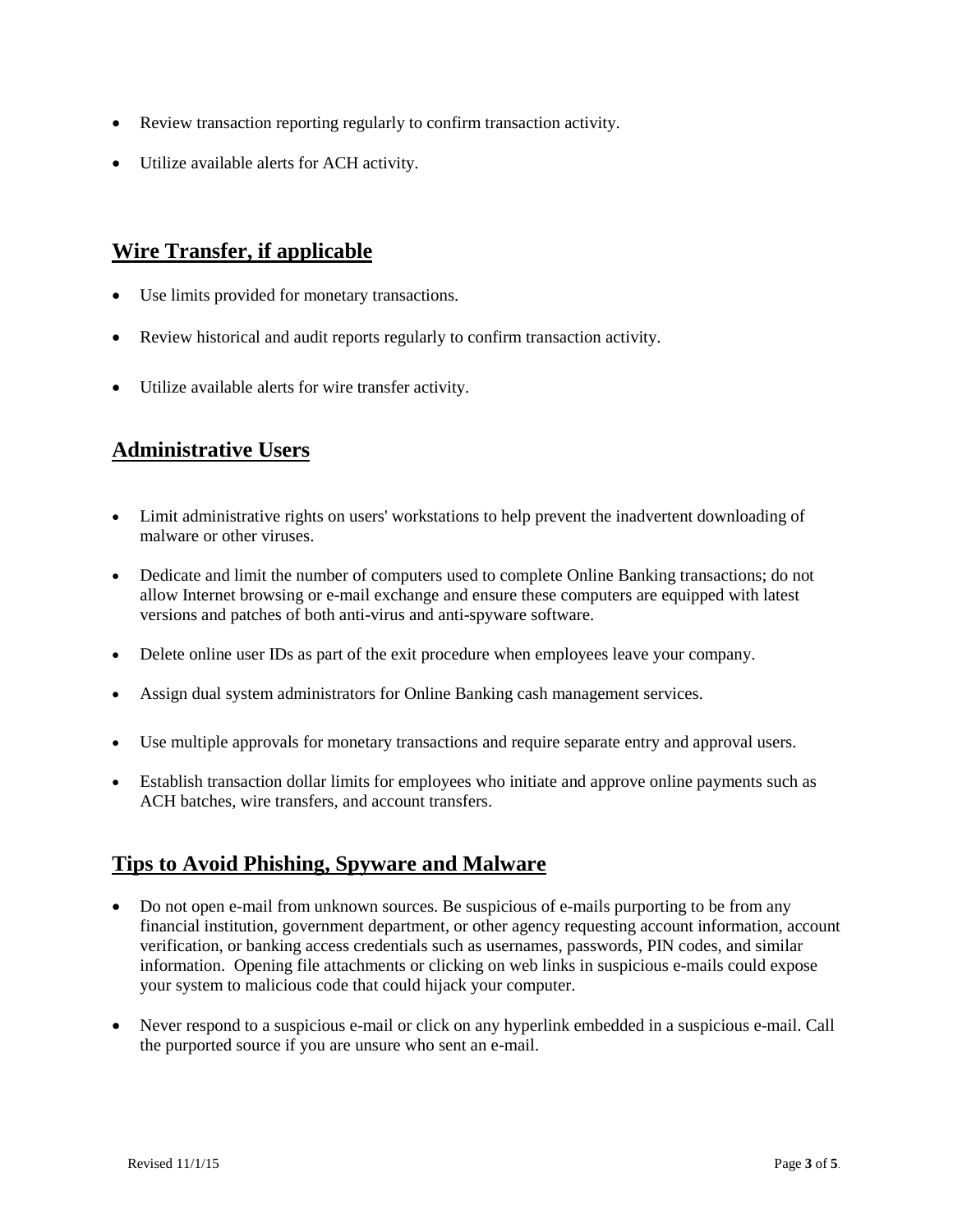- If an e-mail claiming to be from Lighthouse Bank seems suspicious, checking with us may be appropriate.
- Install anti-virus and spyware detection software on all computer systems. Free software may not provide protection against the latest threats compared with an industry standard product.
- Update all of your computers regularly with the latest versions and patches of both anti-virus and anti-spyware software.
- Ensure computers are patched regularly, particularly operating system and key application with security patches.
- Install a dedicated, actively managed firewall, especially if using a broadband or dedicated connection to the Internet, such as DSL or cable. A firewall limits the potential for unauthorized access to your network and computers.
- Check your settings and select, at least, a medium level of security for your browsers.
- Clear the browser cache before starting an online banking session in order to eliminate copies of Web pages that have been stored on the hard drive. How the cache is cleared depends on the browser and version you are using. This function is generally found in the browser's preferences menu.

### **Tips for Wireless Network Management**

Wireless networks can provide an unintended open door to your business network. Unless a valid business reason exists for wireless network use, it is recommended that all wireless networks be disabled. If a wireless network is to be used for legitimate business purposes, it is recommended that wireless networks be secured as follows:

- Change the wireless network hardware (router /access point) administrative password from the factory default to a complex password. Save the password in a secure location as it will be needed to make future changes to the device.
- Disable remote administration of the wireless network hardware (router / access point).
- If possible, disable broadcasting the network SSID.
- If your device offers WPA encryption, secure your wireless network by enabling WPA encryption of the wireless network. If your device does not support WPA encryption, enable WEP encryption.
- If only known computers will access the wireless network, consider enabling MAC filtering on the network hardware. Every computer network card is assigned a unique MAC address. MAC filtering will only allow computers with permitted MAC addresses access to the wireless network.

### **Suspicious Activity or Security Breach**